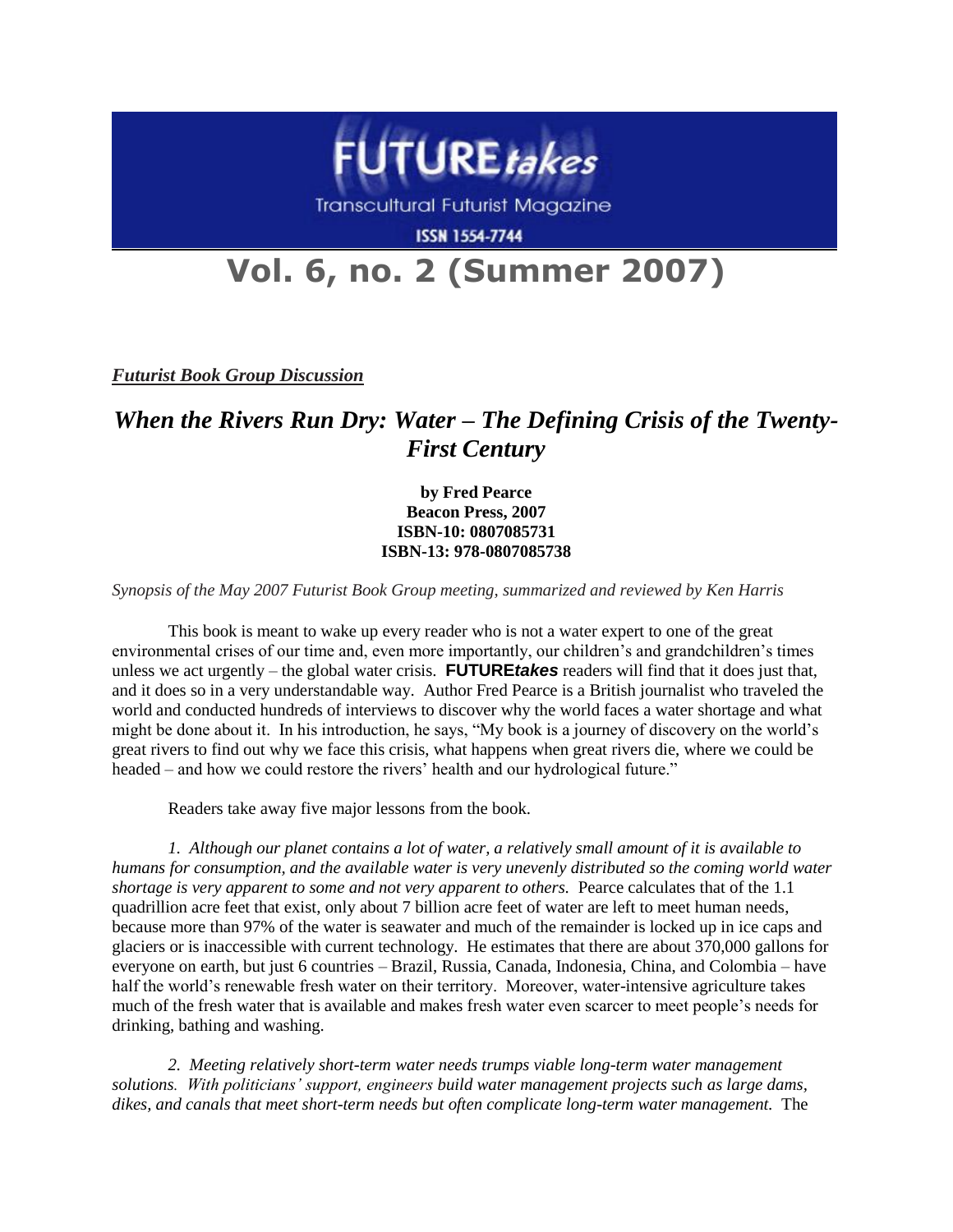Colorado River in the United States is one of the world's most regulated. Lake Mead behind Hoover Dam and Lake Powell behind Glen Canyon Dam capture snowmelt from the Rocky Mountains, and the water from these and other dams on the Colorado is distributed according to detailed agreement to meet the needs of cities and agriculture in the Western US. The dams on the Colorado and agreements on how its water will be shared have made it possible for Phoenix and Tuscon, Arizona, to become two of the fastest growing cities in the nation and to use water profligately. The Central Arizona Project alone diverts about 1.6 million acre feet of water from the Colorado – approximately 1/5 of its annual flow – and sends it along a 300 mile canal to Phoenix and Tuscon. Moreover, the irrigation systems fed by the river's waters are causing irrigated land to become salted and crop losses from salting are growing. Examples such as this make a convincing case that large engineering projects are not the long-term answer to water management. Pearce notes that even Daniel Beard, a retired Commissioner of the Bureau of Reclamation, now wears a t-shirt proclaiming "No More Dams."

*3. Traditional water management technology often is better than modern technology at managing scarce water resources*. In traditional Indian agriculture, farmers captured rainwater using tanks and small check dams. Tanks were small, shallow mud-filled reservoirs in valley bottoms. Farmers scooped water from them and diverted it down channels and onto fields or left it in the ground to re-fill their wells. British colonial engineers did not understand the purpose of the tanks. Instead, the British colonial government and later the Indian government promoted more modern water management technologies, and the tanks fell into disuse. Check dams are barriers collected in small streams and gullies long enough for it to percolate underground. Now, with the modern irrigation methods failing, use of tanks and check dams is being revived with great success.

*4. Without changes in how we manage scarce water, 21st century conflicts will often be about water.* In chapter 20, "Swords of Damocles," Pearce catalogs conflicts that can arise over scarce water. He notes that India has the potential to cut off Pakistan's water and that Indian engineers are building a dam on the Chenab River – which is the biggest source of water for Pakistan's breadbasket region, the Punjab – and that India has refused Pakistan's repeated requests for arbitration. More generally, he says, "Almost half the world's population lives in international river basins. Two thirds of these basins have no treaties for sharing their water. Each is the scene for a potential water war."

*5. We can meet the challenge.* The final two chapters "More Crop Per Drop" and "Water Ethics" leave the reader with hope that the emerging fresh water crisis can be "nipped in the bud" with a mix of reversion to traditional means of water conservation, judicious use of modern technology, and new attitudes. In the final chapter, he says:

> *"The solution in most cases is not more and bigger engineering schemes. It is not south-to-north projects or river-interlinking projects or giant canals or megadams. Such projects are hugely expensive, and many are the cause of as many problems as they solve. To manage the water cycle better, we have to give up the idea that water has to be extracted from nature and put inside metal or behind concrete before it can be used. We have to treat nature as the ultimate provider of water rather than its wasteful withholder. We must learn to "ride the water cycle" rather than replace it...That certainly means doing better science and investing in a "blue revolution" to bring the old green-revolution crops in line with hydrological realities. But beyond that, we need a new ethos for water – an ethos based not on technical fixes but on managing the water cycle for maximum social benefit rather than narrow self-interest…*

*"These new priorities will often mean going back to ancient ways, such as harvesting the rain where it falls…My one technological bet for the twenty-first*